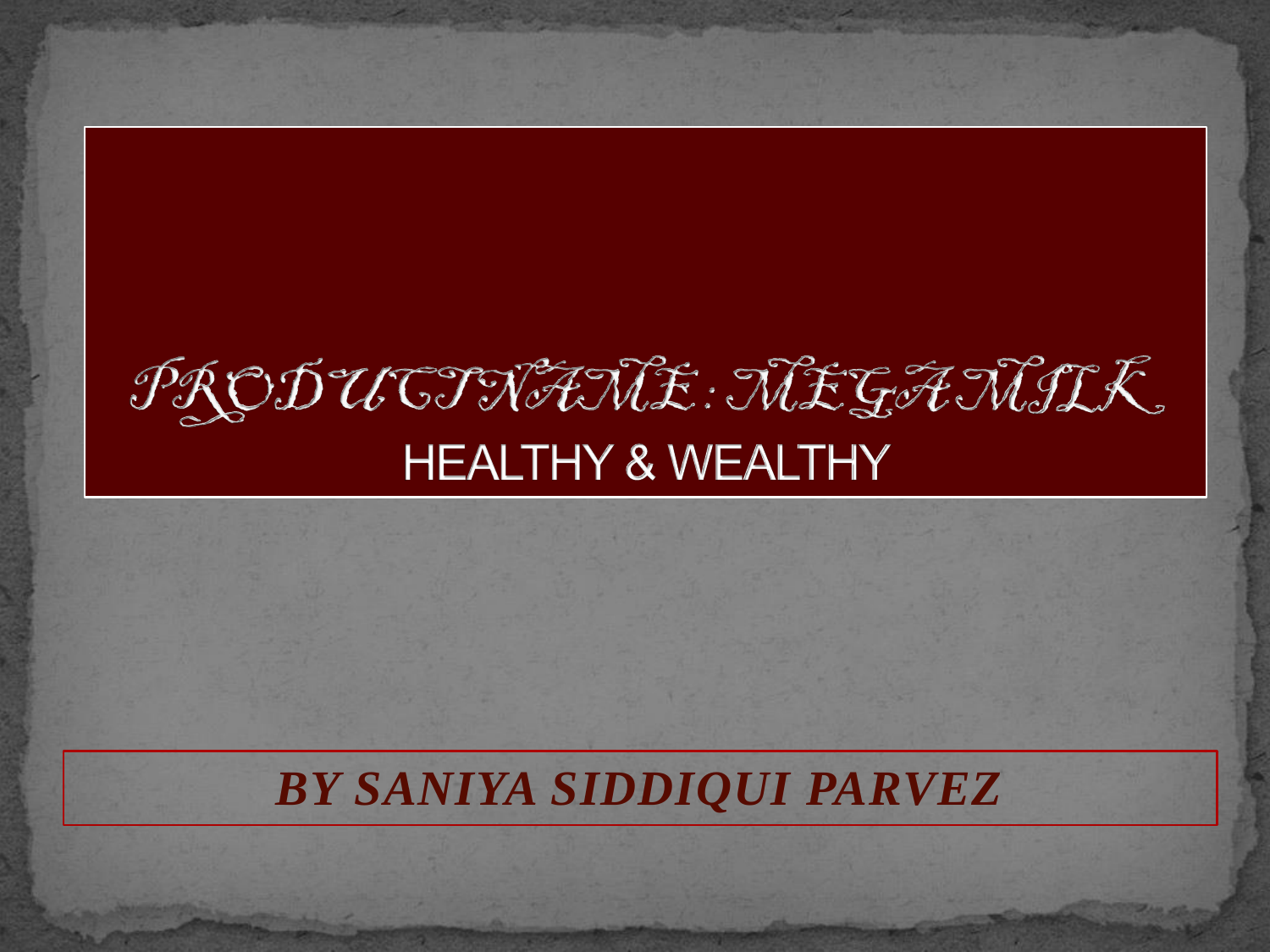# **NEED OF THE PRODUCT**

- Mega milk contains organic milk instead of conventional milk.
- □ Conventional milk contains adulterants nowadays which cause health problems.
- $\Box$  It was found out that 68% of the milk is adulterated in 2011.
- Mega milk also contains algae oil which is rich in omega fatty acids hence the name mega.
- Omega-3s is incredibly important for brain and body health
- $\Box$  Hence by drinking mega milk u will get all the basic nutrients of milk along with extra supplement.
- Mega milk will help to reduce cardiovascular disease, improve neurological development and function.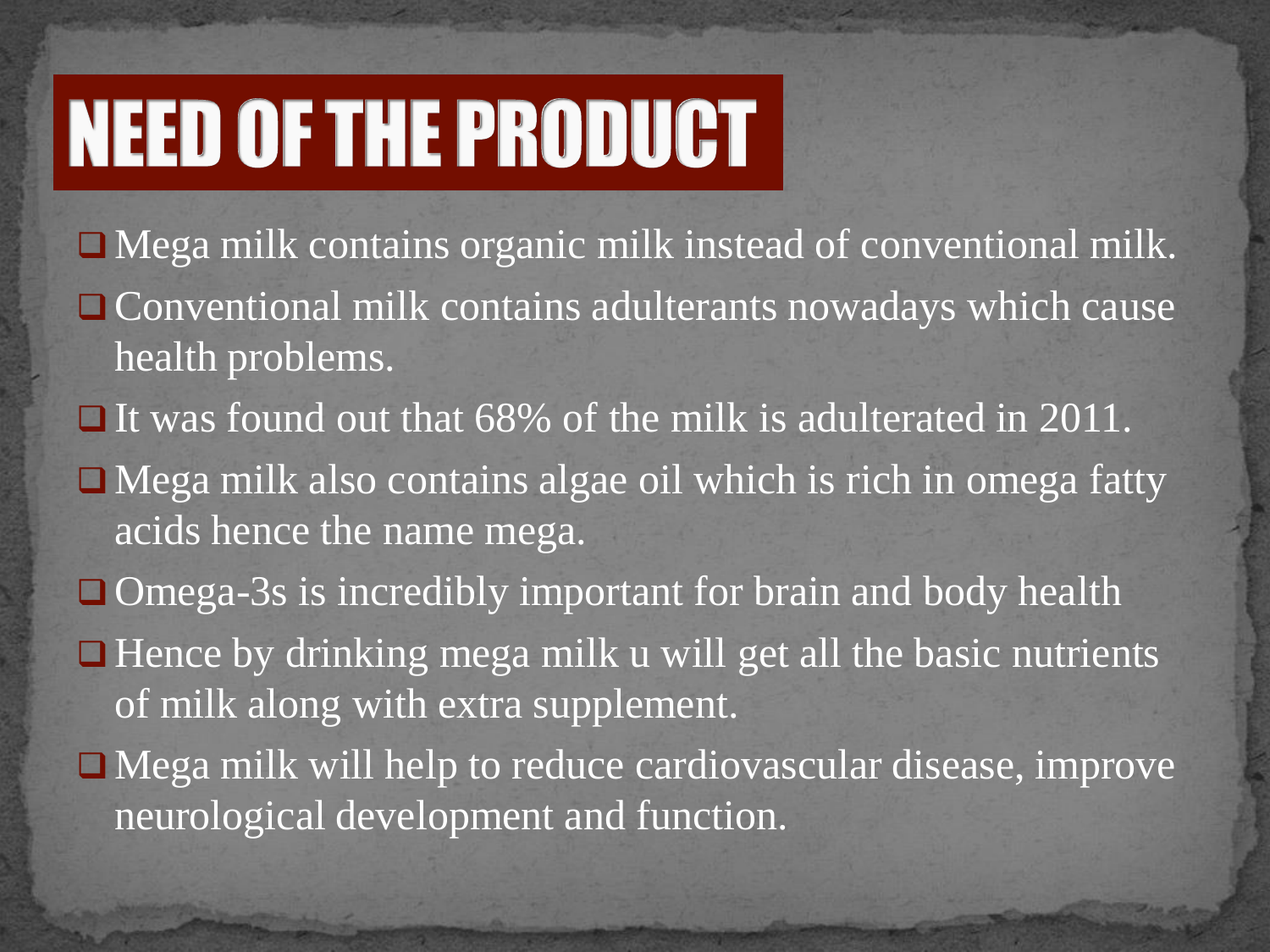Mega milk helps in regulation of heart beat, reduces inflammation , reduces blood clot , maintains cardiovascular health , helps in optimal brain function. Mega milk will be a more healthier version of normal milk as it is enriched with nutrients.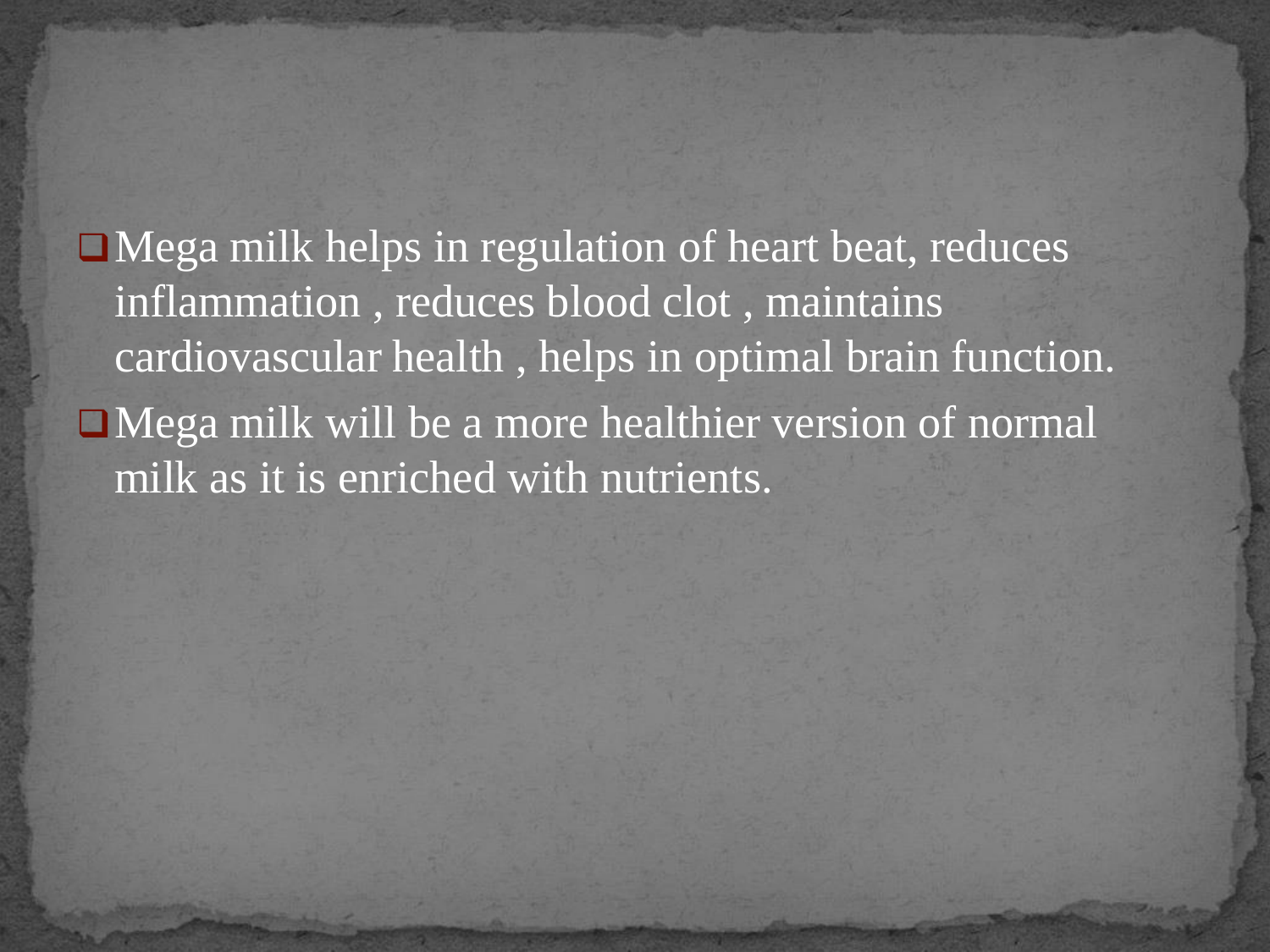## **FEATURES OF THE PRODUCT**

Contains naturally obtained omega-3s.

□ Contains organic milk instead of conventional milk.

Tetra packed hence safer from contaminants.

□ Tetra packed hence can be stored for longer duration when sealed.

No artificial additives.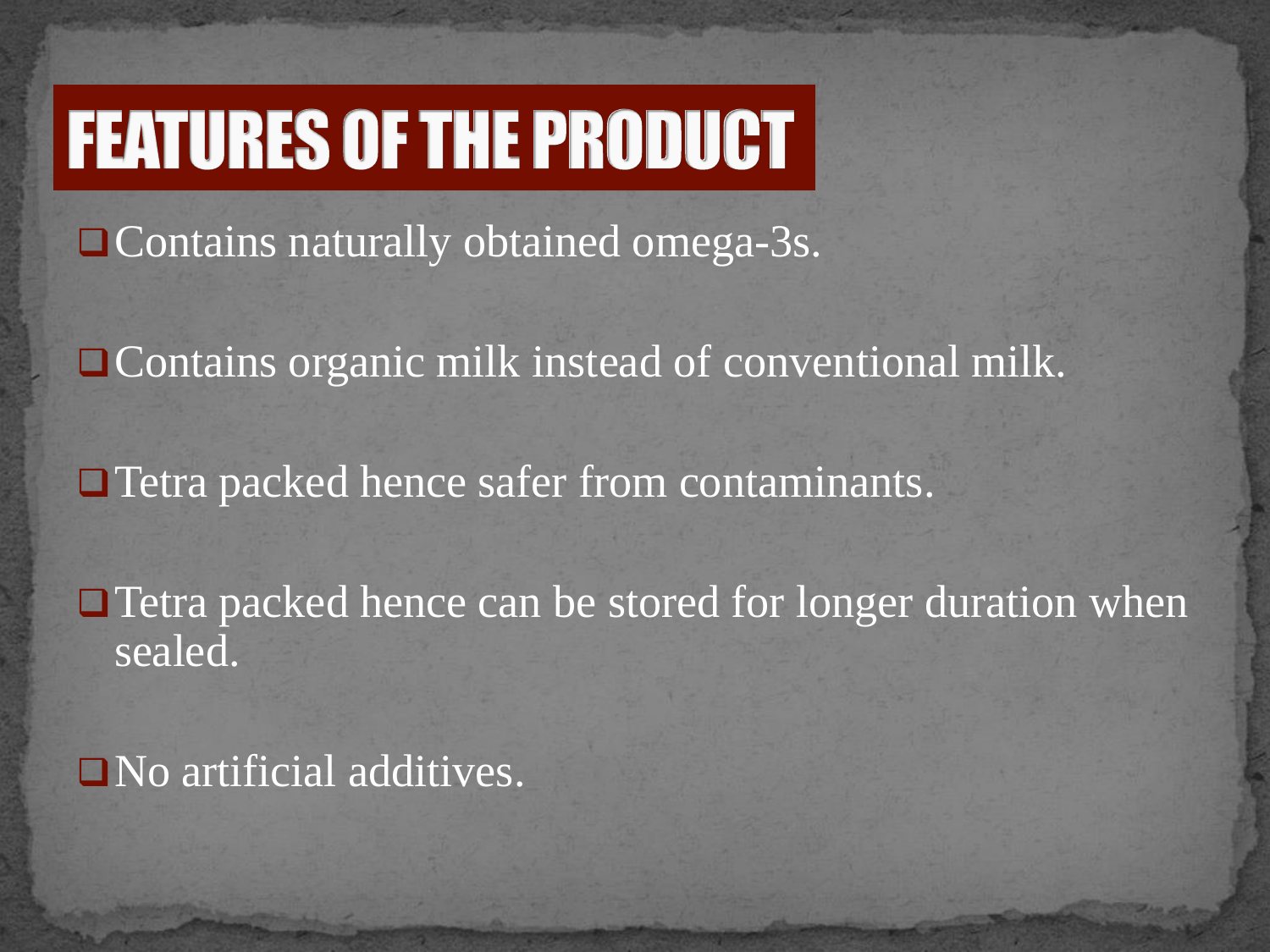# **RAW MATERIALS**

□ Organic milk ■Specific strain of algae Nutrients for algae **Processing materials required for algae oil Emulsifying agent** □ Packaging materials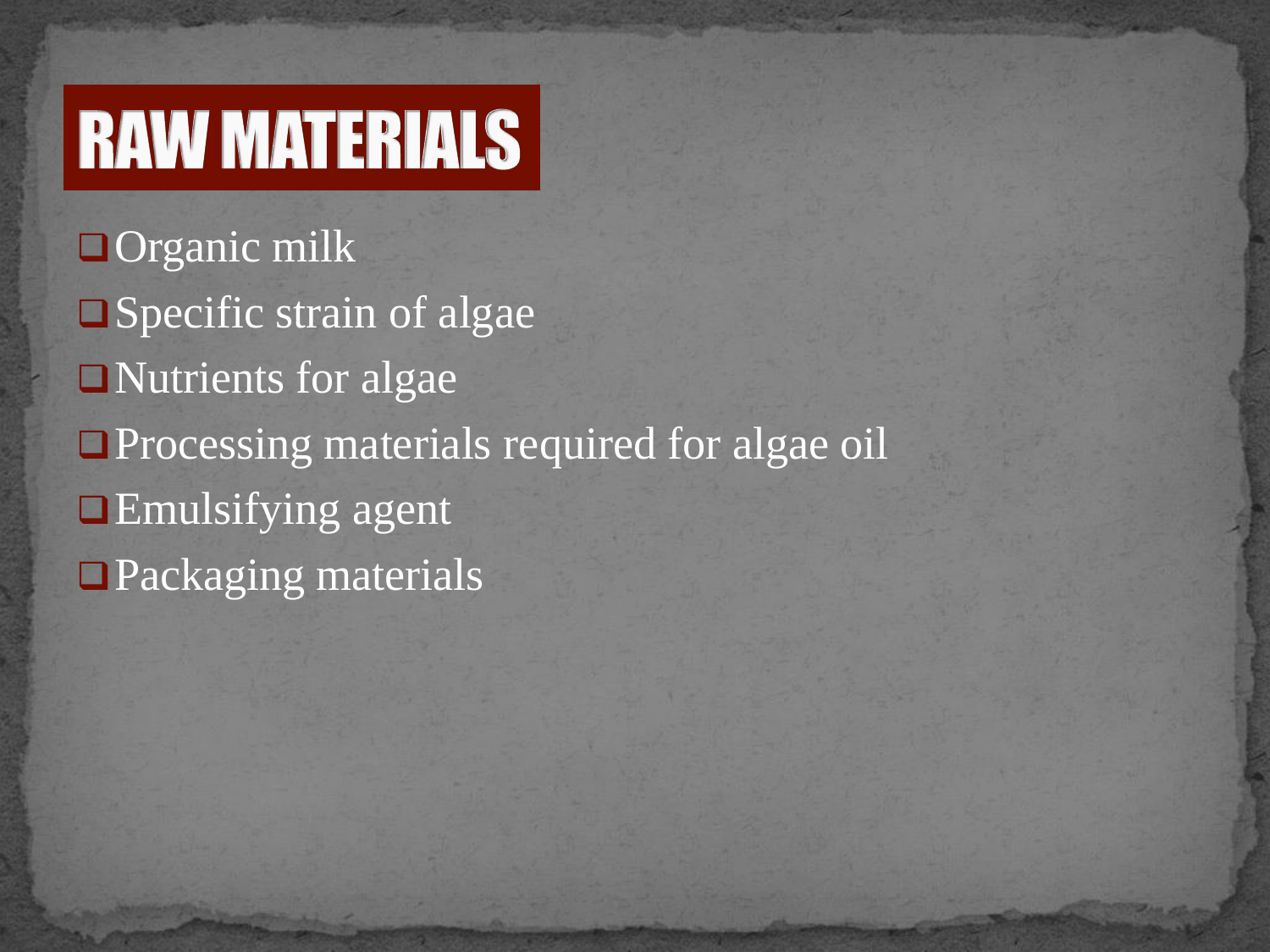# **COMPETITORS**

 $\Box$ In India there is not any company till now who is providing such enriched milk product with omega fatty acids.

But there are milk companies which are providing good nutrients in their milk such as nestle, AMUL etc.

 $\Box$  In foreign nation there are competitors providing much more amount of supplements in their milk like horizon etc.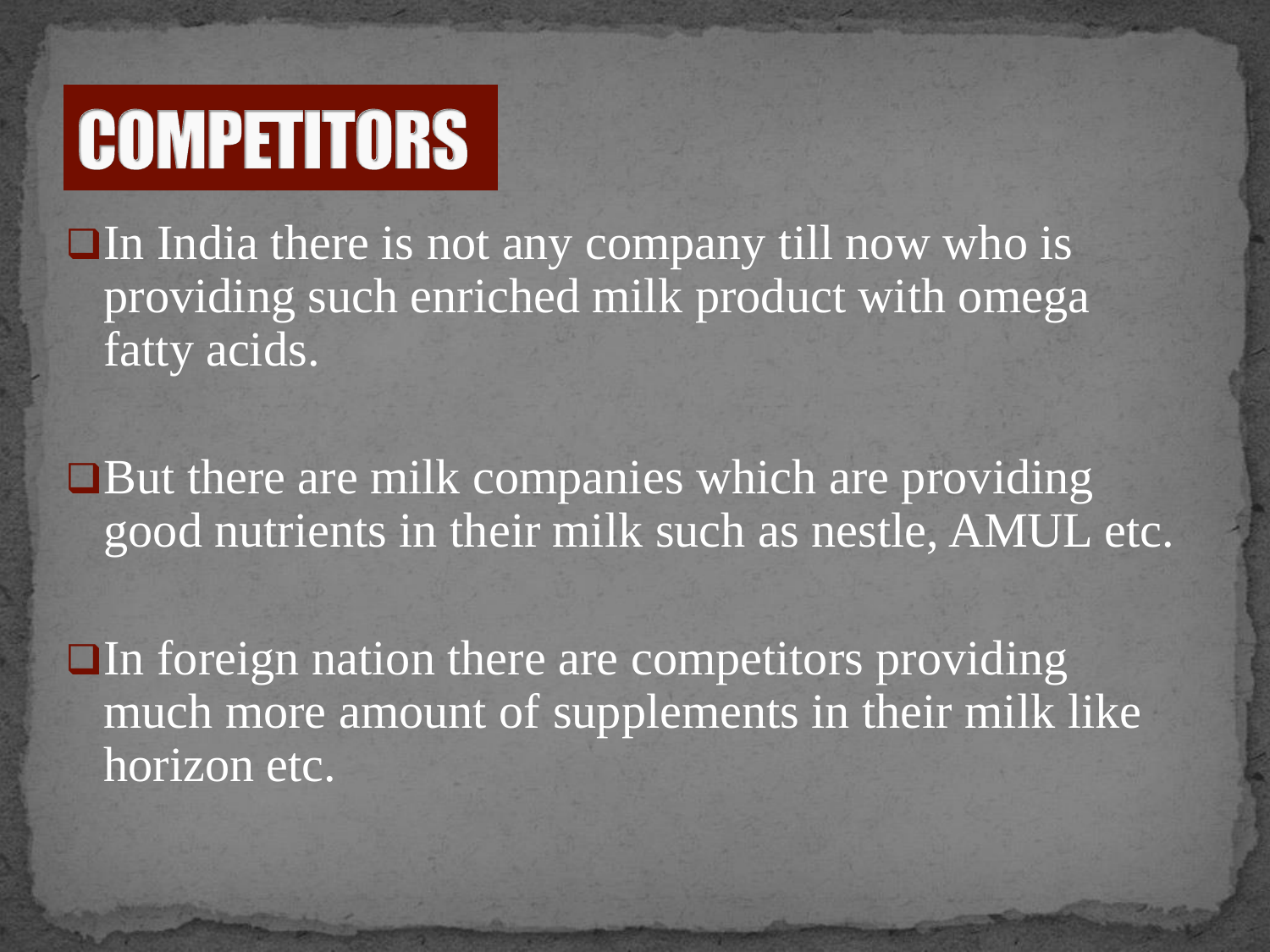### **HOW WOULD I COMPETE ?**

- 1) A research has to be done in my field that who are the competitors ,what are they selling, at what price are they selling.
- 2) I will advertise my product mega milk , its needs , its importance , its features and what are the better qualities which my milk has and not others.
- 3) I will differentiate my product with the others in a good way and tell them why they should buy my product and not the competitors.
- 4) Once the business is running successfully I will expand my product and introduce new products.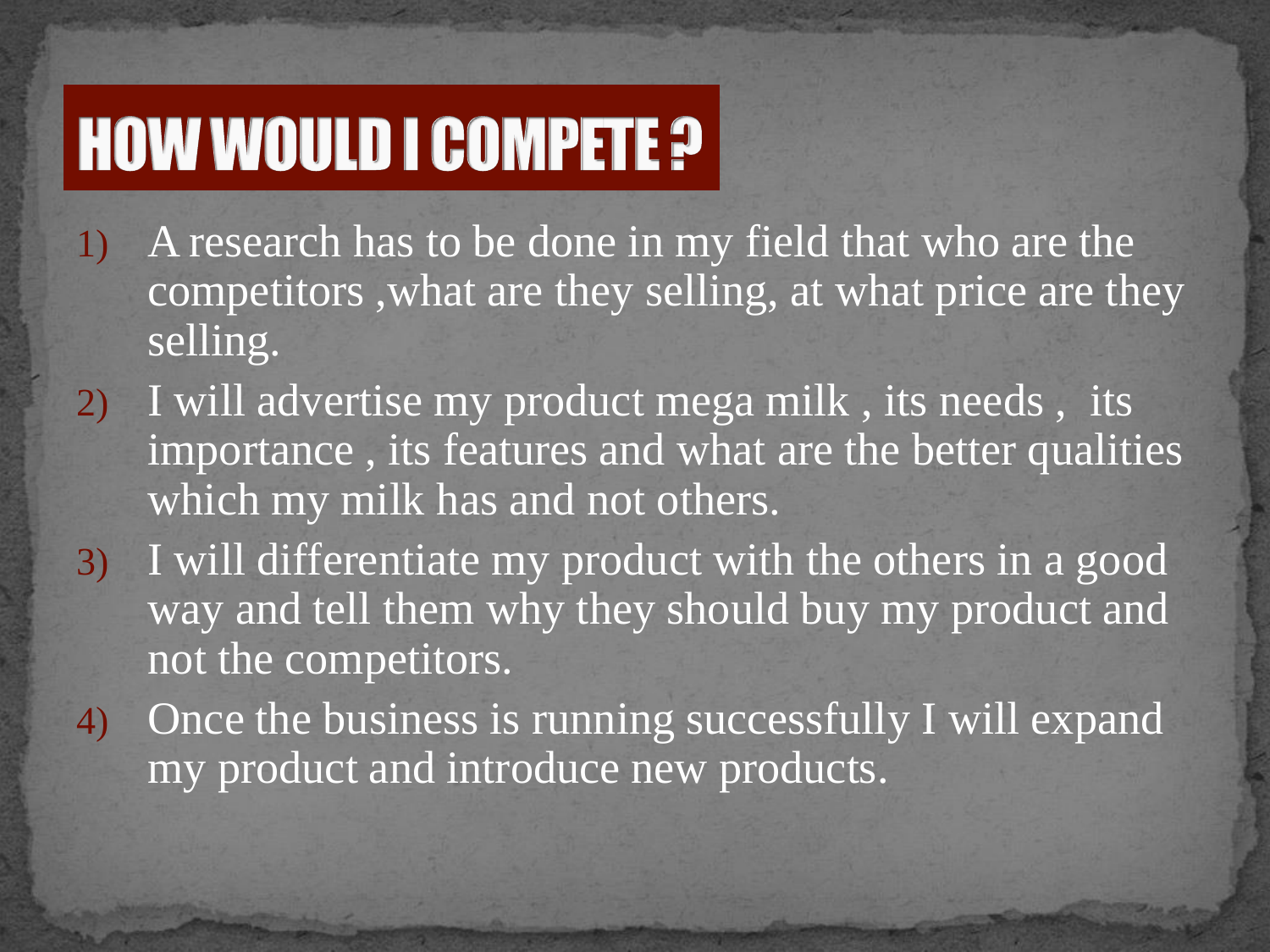### **RAW MATERIALS**

□ Organic milk **Particular strain of algae** Nutrients for algae ■Packaging materials **Emulsifying agent** Algae oil processing materials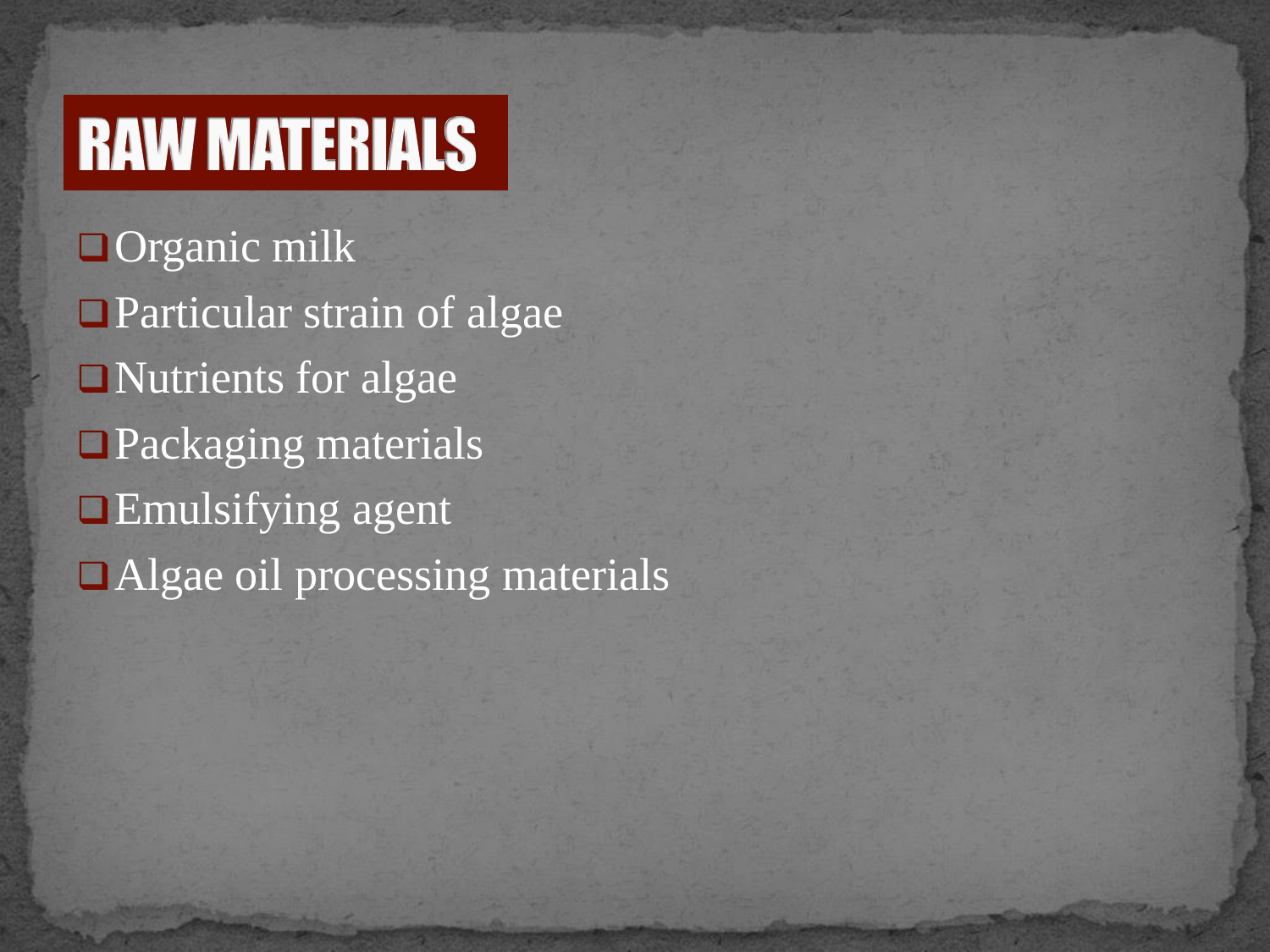## **MARKETING STRATEGIES**

 $\Box$ PRODUCT – Mega milk is the product which is unique in India as no companies are producing such enriched milk . It contains omega fatty acids which is very beneficial to health as compare to other milk.

 $\blacksquare$  PRICE – Price of the product is decided considering the cost in different areas of production and to meet the needs of customers .The price of the product will be 100RS and 1RS will be donated to education sector.

 $\Box$ PLACE – A place has to be seen for setting up the business in order to store the milk and from where transportation becomes easy.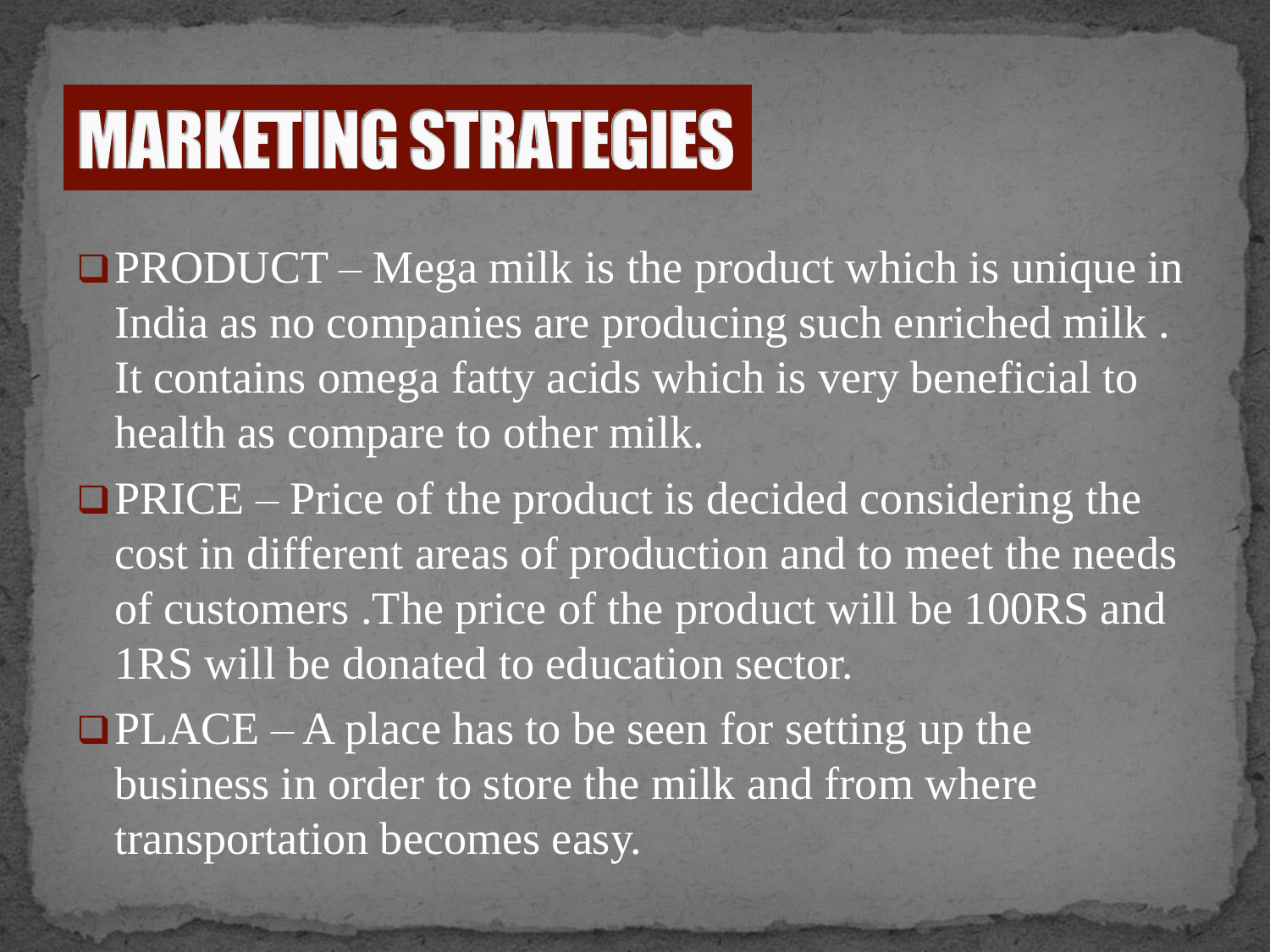- $\Box$  PROMOTION Product will be promoted through advertisements which will describe the features , benefits of the product. Using news, adds in tv will advertise the product, through social network networking sites and also through speeches in different areas etc.
- MARKET Target market will be urban areas, rural areas as all people need such a healthy product.
- FUNDING There are loan schemes offered by government which can help in funding the business such as SIDBI(small industries development bank of india),MSME,MUDRA and others.
- $\Box$  PACKAGING The product will be tetra packed, ultra high treatment will be given to the milk due to which its shelf life will be increased.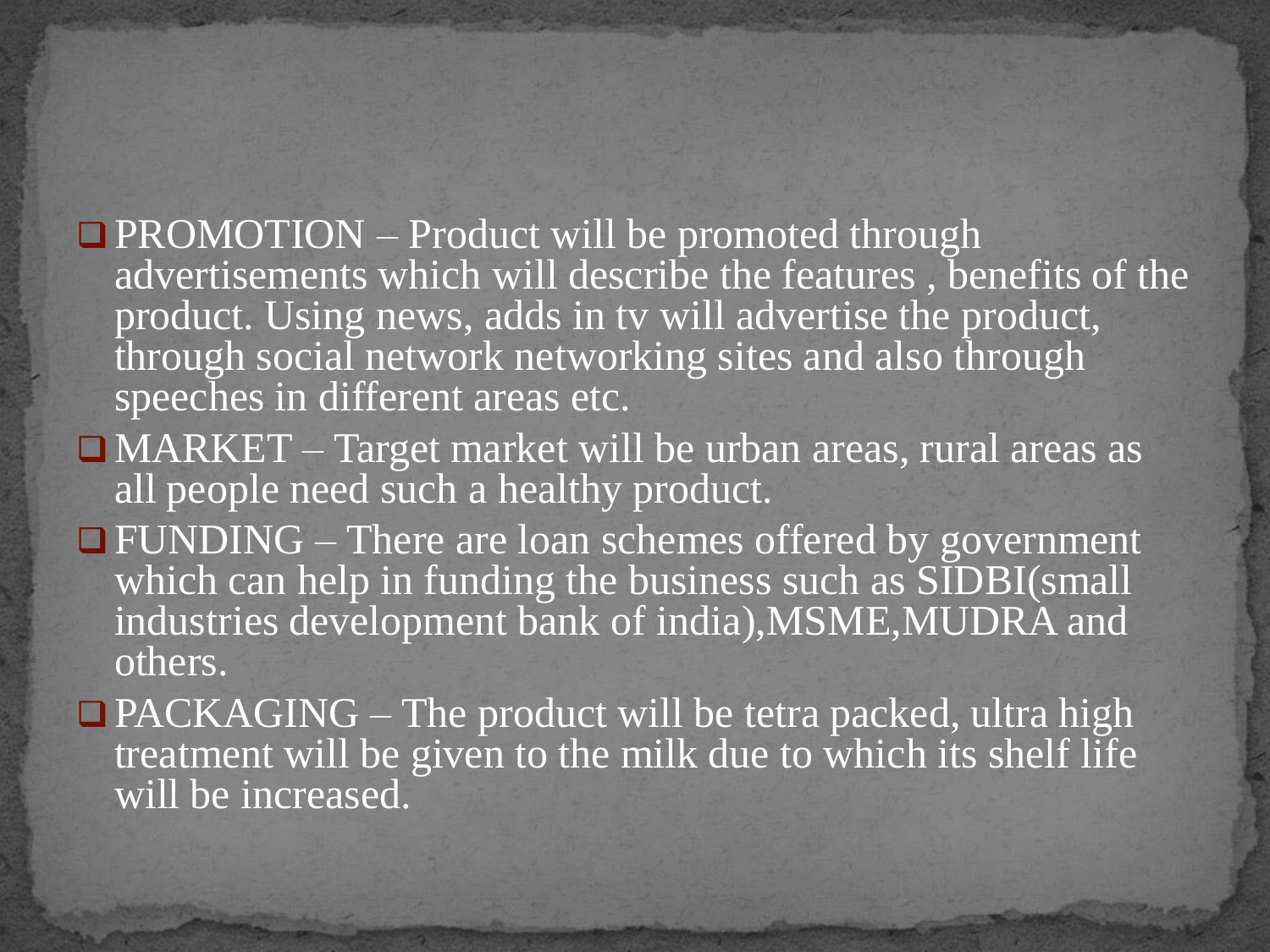MACHINES AND METHODS – In order to do processing of the oil processing machines are required. And packaging equipments are used. Ultra high treatment method has to be used. Methods to culture algae has to be done.

 $\Box$ MEN – There is requirement of men for efficient working of the firm. Men can be trained their work by the entrepreneur an they has to be motivated in order to do their work as efficiently as they can.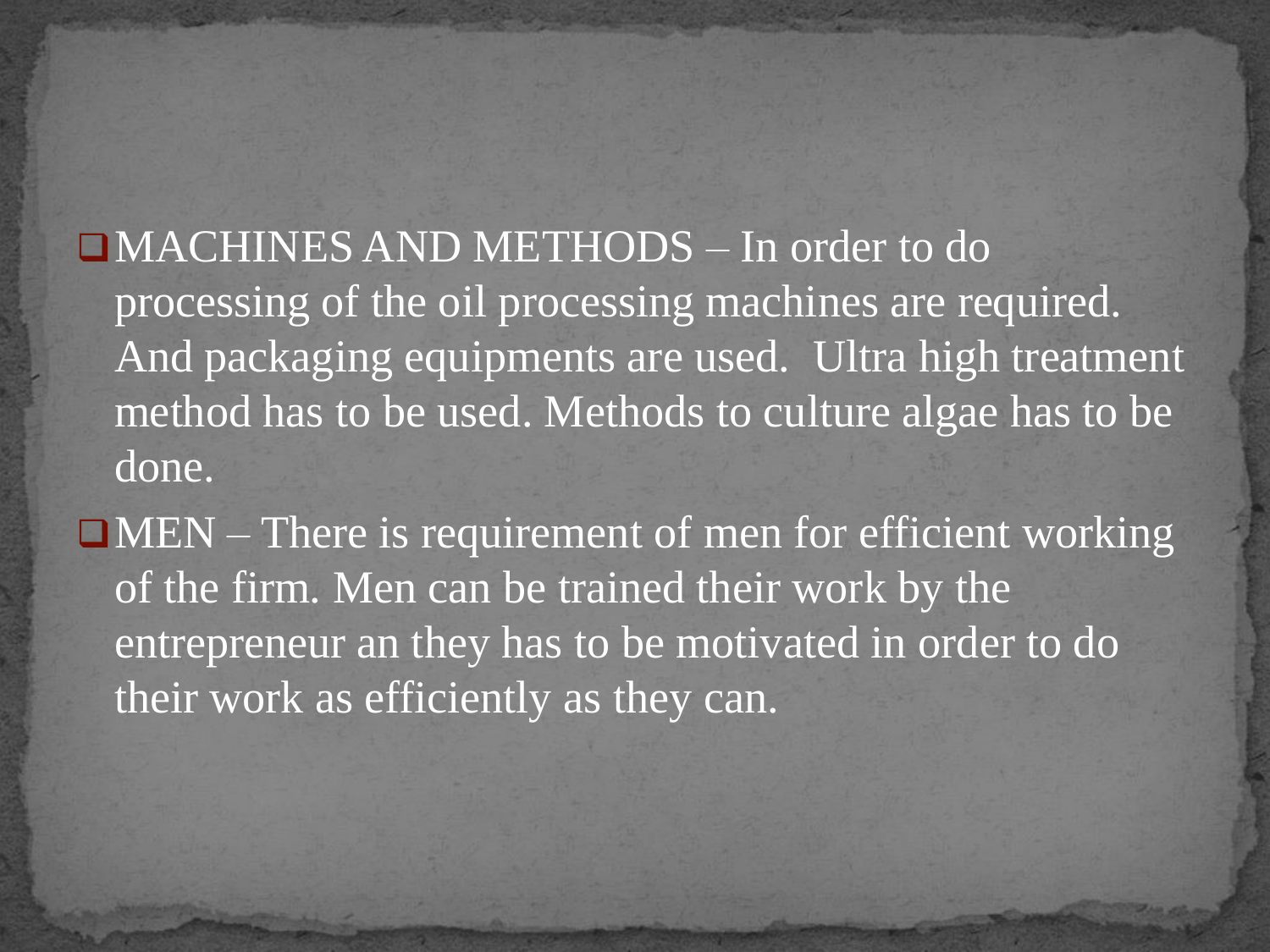# **SUMMARY**

MEGA MILK provides with healthy and important factors which are required in the diet in order to live a healthier life.

- $\Box$  It is enriched with omega fatty acids which helps in development of brain majorly and also maintains body health.
- $\Box$  The product will be tetra packed hence it will be free from contamination and shelf life will be more.